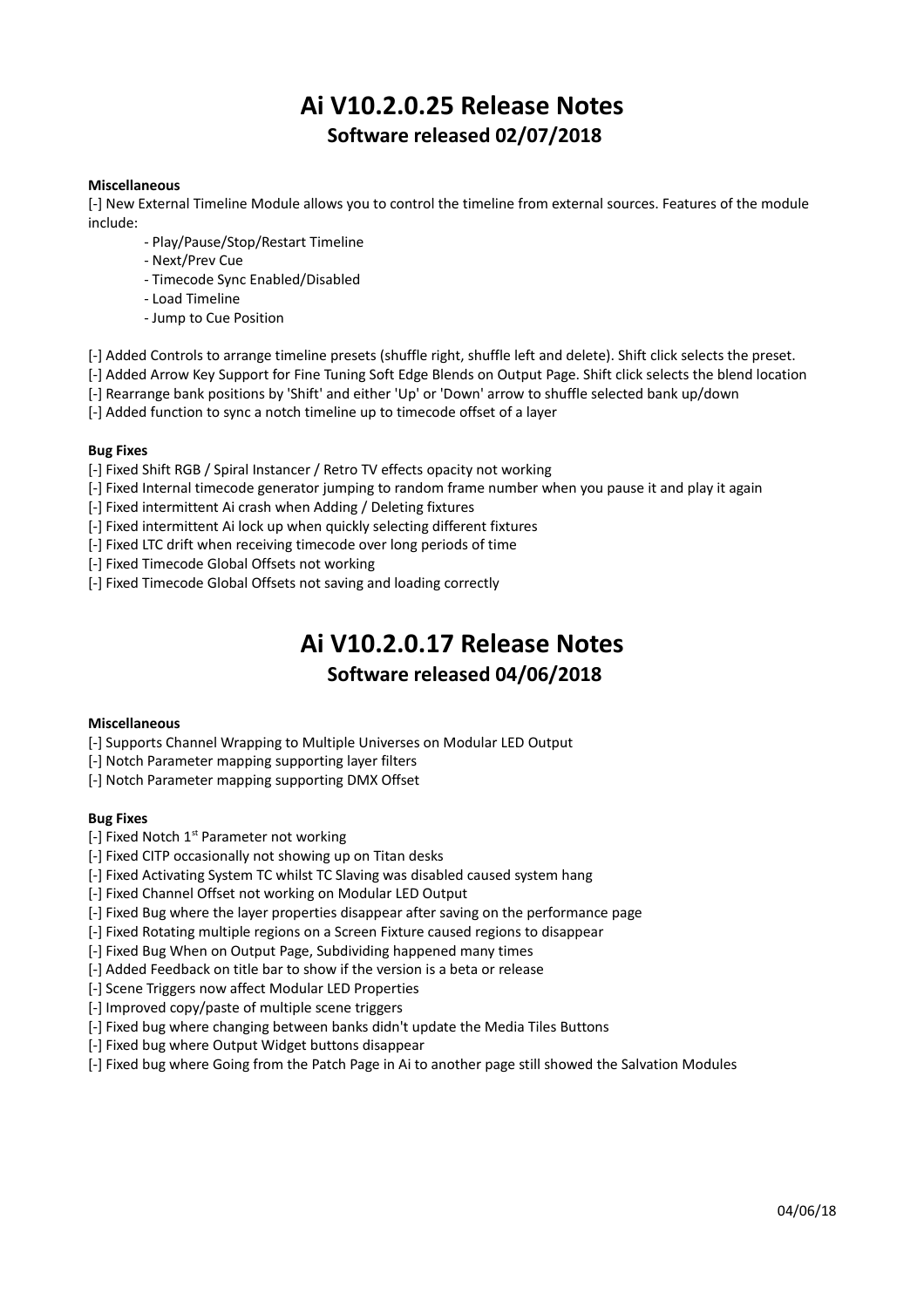# **Ai v10.2.0.10 Release Notes Software in Closed Beta**

## **Key**

- [-] Streaming ACN OUTPUT via the Output Page Modular LED Fixtures
- [-] LTC Decoding of Timecode Data via a line in
- [-] NDI Output Module

# **Miscellaneous**

- [-] Media Tiles: Coloured Borders based on type of Media
- [-] Media Tiles: Sort by DMX Function
- [-] Media Tiles: Define size of the grid in columns using +- buttons
- [-] Playback Frame Sync across multiple machines using UDP
- [-] Keystone resolution is now editable
- [-] Improved speed of interaction on Output Page
- [-] Added fault checking and logging of errors to major function calls
- [-] Timecode Playback now only affects in range media
- [-] Aspect Correction: new mode for the rectangle module (Centred) allowing to scale after cropping
- [-] Modified TCP Server Module to hold the last packet even if the client disconnects
- [-] Improved CPU Performance on Receiving ArtNet
- [-] Improved Playback of video with an audio embedded in the AIM file
- [-] Output Page, Screen Fixture pressing S, D, T updates the tools (Select, Draw, Translate)
- [-] Salvation, Changed preview hove on ports to Shift + Hover to improve performance and stop unnecessary pop-ups

# **Project Updates**

- [-] System Settings: Removed Titan Media Module and Printout from Artnet / CITP
- [-] System Settings: Added Use LTC Button and Audio Device selector to Midi for using the line in LTC decode
- [-] System Settings: Added Sync Groups Category and a string for the IP to attach to
- [-] System Settings: Added button to show/hide BPM widget
- [-] System Settings: Added button to Tap BPM Widget
- [-] Layers + Mixer update
- [-] Dropped CITP MSEX Video Streaming Support
- [-] Layer Properties: Drop Down List for External Input Controls (Spout/NDI)
- [-] Media Cell Adjustments: Fixture Lock is now editable
- [-] Personality, removed Notch support from Input Module. Notch is now accessible via the FX.

## **Bug Fixes**

- [-] Fixed Cut / Paste, Copy / Paste, moving of Media Tiles not retaining layout
- [-] Fixed Media Tiles stacking up on each other
- [-] Fixed NDI Scanner list not updating correctly
- [-] Fixed NDI Receiver not updating if user rebuilds scanner list
- [-] Fixed NDI Receiver not connecting when you start Ai
- [-] Fixed CITP Not starting when you load a project
- [-] Fixed CITP Update message when new media is dragged in
- [-] Fixed Movie files with Audio Jittering between 2 frames when paused
- [-] Fixed Crash/hang when closing the project and CITP is turned on
- [-] Fixed Bug on Output Page with the Projector Fixture where it was showing the wrong tools for the tab state
- [-] Fixed bug where the Output Preset Buttons wern't showing when swapping between pages
- [-] Fixed output page, copy/pasting n-point regions deleting the first region
- [-] Fixed Intensity POP when XFading on a single layer and intensity is dimmed.
- [-] Fixed Artnet Output Universe Selector not selecting Universe 0
- [-] Fixed Timeline allowing files to be dropped in before 0:0:0:0
- [-] Fixed Follow On Actions only working in a row on Media Tiles
- [-] Fixed Keyboard interactions of Media Tiles having strange results. Up/Down/Left/Right all work with no wrapping.

Space bar and Shift + Space bar work with wrapping